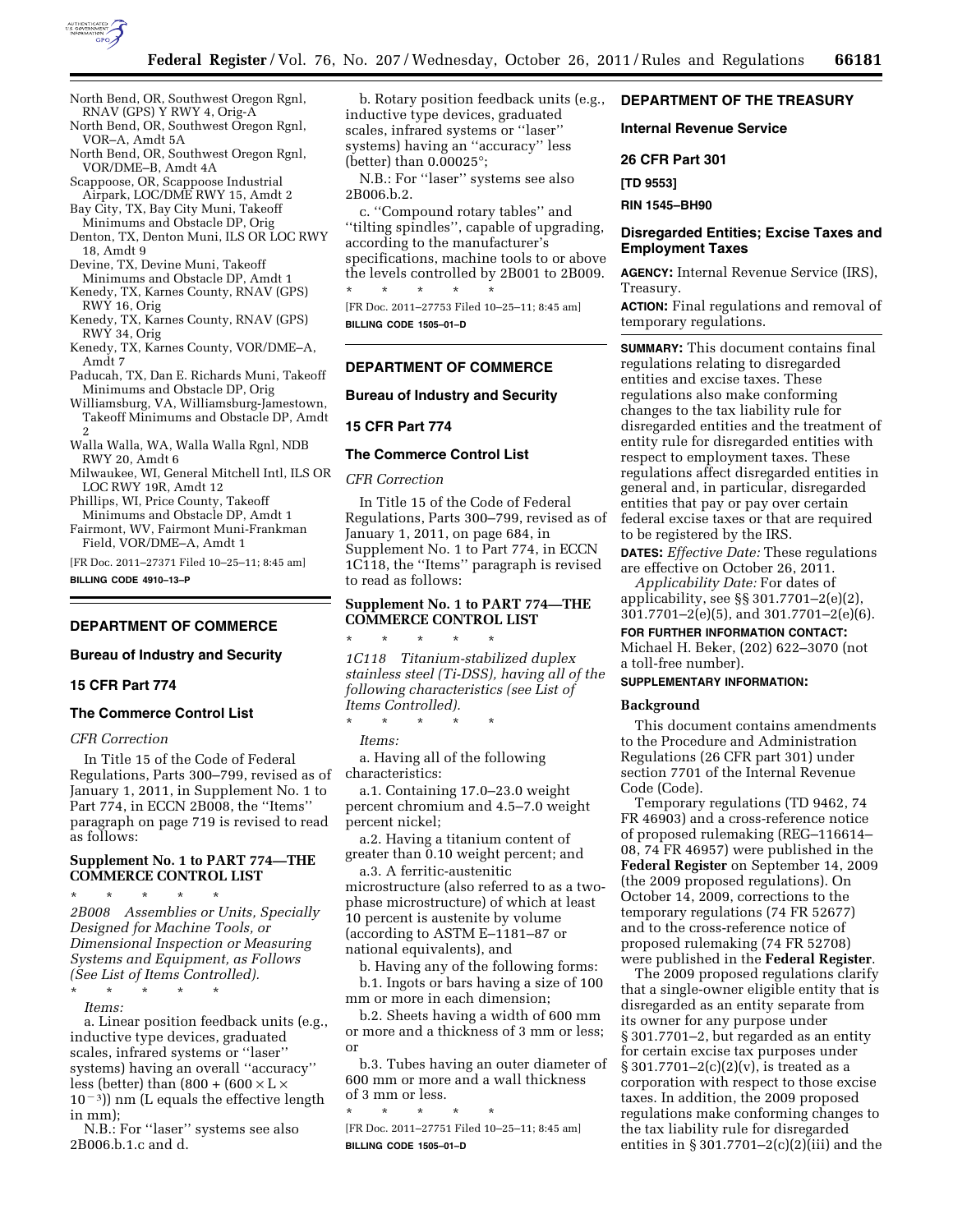treatment of entity rule for disregarded entities with respect to employment taxes in § 301.7701–2(c)(2)(iv)(B).

No public hearing was requested or held. One written comment was received. After consideration of the comment, the proposed regulations are adopted by this Treasury decision and the temporary regulations are removed.

# **Summary of the Comment and Explanation of Provisions**

### *A. Air Transportation Excise Tax*

The commenter asked whether an amount paid to a single-member limited liability company (SMLLC) by its owner for air transportation provided to its owner will be deemed to be paid to a separate corporation and therefore subject to federal transportation excise taxes under section 4261.

On August 16, 2007, final regulations under § 301.7701–2(c)(2)(v)(A) were published in the **Federal Register** (TD 9356, 72 FR 45891) (the 2007 final regulations). The 2007 final regulations provide that a single-owner eligible entity that is disregarded as an entity separate from its owner for Federal tax purposes is treated as a separate entity for certain excise tax purposes, including Federal tax liabilities imposed by Chapter 33 of the Code. Under this rule, amounts paid after December 31, 2007, to an SMLLC by its owner for air transportation are subject to the tax imposed by section 4261. The commenter suggested that the rule in the 2007 final regulations created a tax liability where one did not exist before.

Prior to the adoption of the § 301.7701–2 regulations in 1997, amounts paid from one state law entity to another for air transportation were potentially subject to the section 4261 tax, regardless of the relationship between the entities. See for example, Rev. Ruls. 76–394 (1976–2 CB 355) and 70–325 (1970–1 CB 231), which involve transportation between related corporations and between corporations and their shareholders. Because there are separate and distinct entities in each case, these rulings hold that payments made from one entity to another for taxable air transportation are ''amounts paid'' for purposes of the section 4261 tax. While section 4282 provides a limited exception in the case of air transportation excise taxes for certain affiliated groups that do not offer air transportation services to non-affiliated members, no exception had been provided prior to 1997 for other situations.

The adoption of the § 301.7701–2 regulations in 1997 departed from this long-standing precedent by making

those previously taxable transactions no longer subject to excise tax when the owner of an eligible entity elected to be a disregarded entity. The 2007 regulations merely restored the longstanding and reasonable pre-1997 rule. Accordingly, the final regulations retain the rule that excise taxes imposed on amounts paid for covered services (such as air transportation) apply to amounts paid between state law entities for such services (unless a statutory exception applies).

### *B. Indoor Tanning Services Excise Tax*

After the 2009 proposed regulations were published, section 10907 of the Patient Protection and Affordable Care Act, Public Law 111–148 (124 Stat. 119 (2010)) added new Chapter 49 to the Code, which contains an excise tax on amounts paid for indoor tanning services under new section 5000B. The IRS and Treasury Department are aware of issues relating to the treatment of qualified subchapter S subsidiaries and single-owner eligible entities that are disregarded as entities separate from their owners with respect to tax liabilities imposed by Chapter 49 of the Code. The issues are similar to those addressed in § 301.7701–2(c)(2)(v). Accordingly, the IRS and the Treasury Department plan to issue regulations addressing the treatment of those entities with respect to tax liabilities imposed by Chapter 49 of the Code.

# *C. Firearms Excise Tax and Harbor Maintenance Tax*

The rules in the final regulations do not apply to the firearms excise tax administered by the Alcohol and Tobacco Tax and Trade Bureau (TTB) and the harbor maintenance tax administered by U.S. Customs and Border Protection (Customs). Rules in 26 CFR part 301 generally do not apply for purposes of these taxes and taxpayers should not assume that a single owner entity will be disregarded under applicable TTB or Customs rules.

# Availability of IRS Documents

The IRS revenue rulings cited in this preamble are published in the Internal Revenue Cumulative Bulletin and are available from the Superintendent of Documents, P.O. Box 371954, Pittsburgh, PA 15250–7954.

#### **Special Analyses**

It has been determined that this Treasury decision is not a significant regulatory action as defined in Executive Order 12866. Therefore, a regulatory assessment is not required. It has also been determined that section 553(b) of the Administrative Procedure

Act (5 U.S.C. chapter 5) does not apply to these regulations, and, because the regulations do not impose a collection of information on small entities, the Regulatory Flexibility Act (5 U.S.C. chapter 6) does not apply. Pursuant to section 7805(f) of the Code, the proposed regulations preceding these regulations were submitted to the Chief Counsel for Advocacy of the Small Business Administration for comment on its impact on small business.

#### **Drafting Information**

The principal author of these regulations is Michael H. Beker, Office of the Associate Chief Counsel (Passthroughs and Special Industries). However, other personnel from the IRS and the Treasury Department participated in their development.

### **List of Subjects in 26 CFR Part 301**

Employment taxes, Estate taxes, Excise taxes, Gift taxes, Income taxes, Penalties, Reporting and recordkeeping requirements.

# **Adoption of Amendments to the Regulations**

Accordingly, 26 CFR part 301 is amended as follows:

# **PART 301—PROCEDURE AND ADMINISTRATION**

■ **Paragraph 1.** The authority citation for part 301 continues to read in part as follows:

**Authority:** 26 U.S.C. 7805. \* \* \*

■ **Par. 2.** Section 301.7701-2 is amended by:

■ 1. Revising paragraphs (c)(2)(iii),  $(c)(2)(iv)(B), (c)(2)(v)(B), (c)(2)(v)(C)$ *Example* (iv), (e)(2), and (e)(6).

■ 2. Adding two sentences at the end of paragraph (e)(5).

The additions and revisions read as follows:

# **§ 301.7701–2 Business entities; definitions.**

- \* \* \* \* \*
	- (c) \* \* \*
	- $(2) * * * *$

(iii) *Tax liabilities of certain disregarded entities*—(A) *In general.* An entity that is disregarded as separate from its owner for any purpose under this section is treated as an entity separate from its owner for purposes of—

(*1*) Federal tax liabilities of the entity with respect to any taxable period for which the entity was not disregarded;

(*2*) Federal tax liabilities of any other entity for which the entity is liable; and (*3*) Refunds or credits of Federal tax.